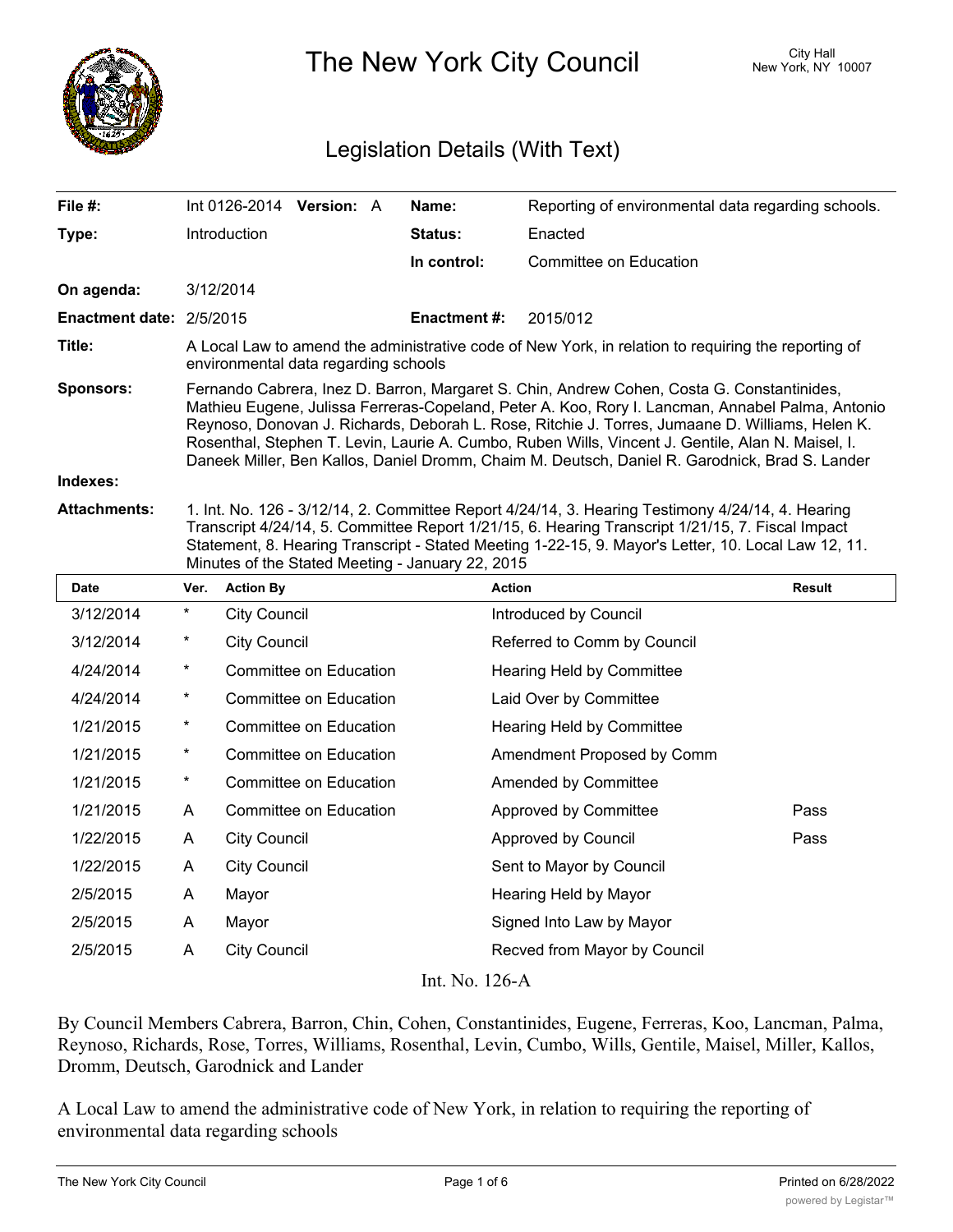# Be it enacted by the Council as follows:

Section 1. The administrative code of the city of New York is amended by adding a new Chapter 4 to title 21-A to read as follows:

# Chapter 4. Environmental Data Reporting

§ 21-954 Environmental data reporting. a. For the purposes of this section:

"Contaminant" shall mean any element, substance, compound or mixture that, after release into the environment, upon exposure, ingestion, inhalation, or assimilation into any organism will or may reasonably be anticipated to cause illness, death or deformation in any organism; "contaminant" shall also include any physical, chemical, biological, or radiological substance or matter in water.

"Environmental report" shall mean any final, written report concerning the environmental assessment, investigation or remediation of any public school or any proposed public school prepared by or at the request of the department or the New York city school construction authority, including but not limited to any report on the quality of the air, soil, water, or indoor environment conducted pursuant to a consent order or agreement with the United States environmental protection agency, the United States department of labor, the New York state department of environmental conservation, the New York state department of health, or the New York state department of labor that is submitted by the department or the New York city school construction authority to such federal or state agency.

"Hazardous substances" shall mean listed hazardous substances as set forth in part 302.4 of title 40 of the code of federal regulations or any successor regulations.

"Maximum level" shall mean the maximum level set forth in applicable regulatory guidelines established by the United States environmental protection agency, the United States department of labor, the New York state department of health, the New York state department of environmental conservation, the New York state department of labor or the department of environmental protection or, if no such applicable regulatory guidelines have been established, the acceptable level for a substance as determined by the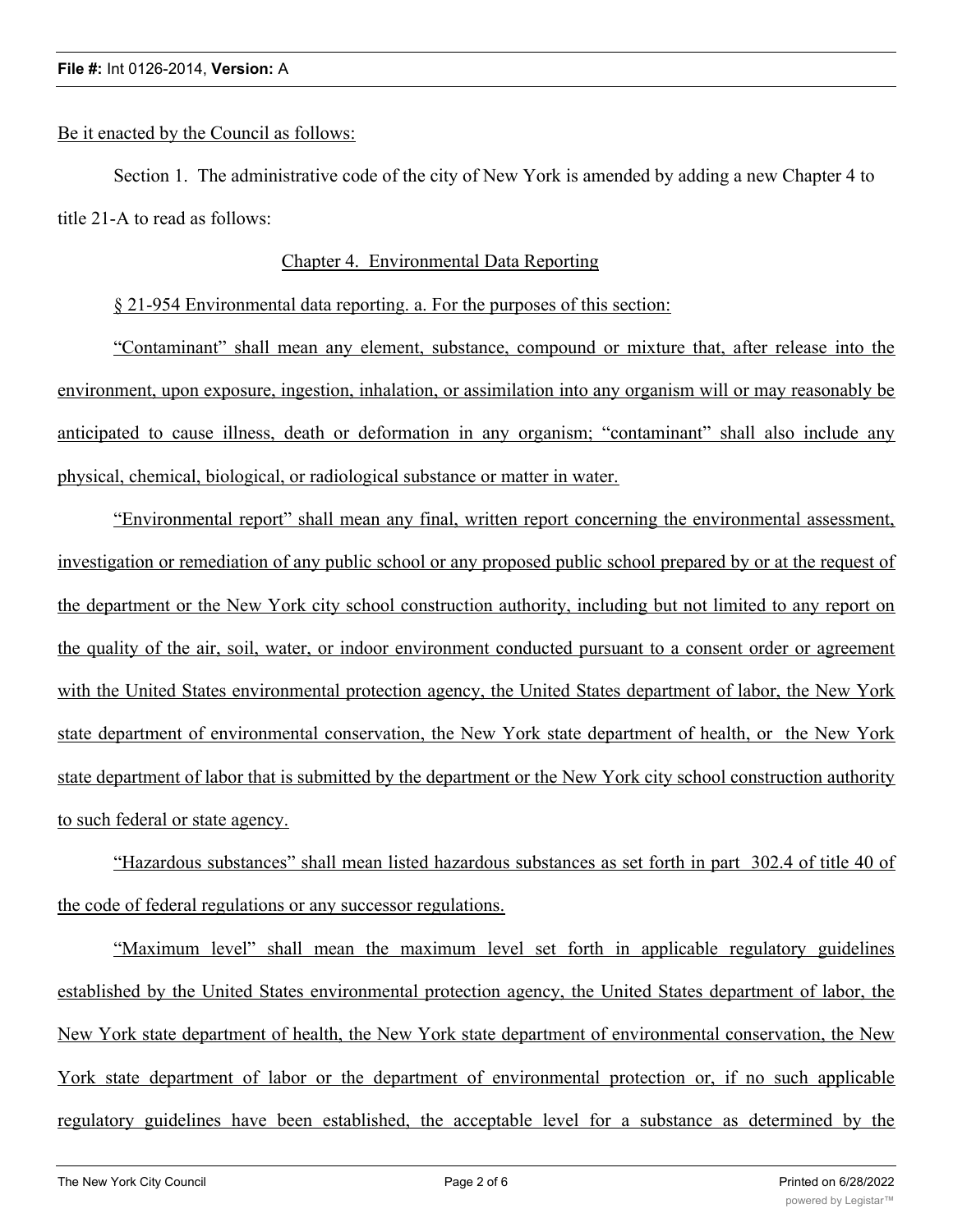## **File #:** Int 0126-2014, **Version:** A

department or the New York city school construction authority, based on current industry standards and relevant published scientific data and guidance. For the purposes of this section, maximum levels shall include but shall not be limited to indoor air contamination which equals the maximum allowed by air guidance values set forth by the New York state department of health, soil gas under or within one hundred feet of a public school which equals the maximum allowed by guidance levels set forth by the New York state department of health, soil contamination which equals the maximum allowed by guidance levels set forth by the New York state department of environmental conservation in subpart 375.6 of title 6 of the official compilation of codes, rules and regulations of the state of New York or successor regulations, and the maximum allowed contaminant level of a contaminant in water delivered to any user of a public water system, including groundwater at or within one hundred feet of a public school, as set forth in subpart 5-1 of part 5 of title 10 of the official compilation of codes, rules and regulations of the state of New York or successor regulations.

"Pollutant" shall mean any substance the emissions of which cause or contribute to air pollution, as set forth in part 50 of title 40 of the code of federal regulations or any successor regulations.

"Public school" shall mean any school in a building owned or leased by the department, including charter schools, that contains any combination of grades from pre-kindergarten through grade twelve and any grounds adjacent to a building owned or leased by the department in which a school is located.

"Proposed public school" shall mean property for which the department or the New York city school construction authority has executed a lease agreement for the siting of a public school.

"Reportable environmental inspection" shall mean any environmental inspection conducted in or adjacent to an occupied or unoccupied public school or proposed public school by or under the direction of the department or the New York city school construction authority, including any inspection conducted at the request of the United States environmental protection agency, the United States department of labor, the New York state department of environmental conservation, the New York state department of health, or the New York state department of labor or pursuant to a consent order or agreement by or with a regulatory agency, to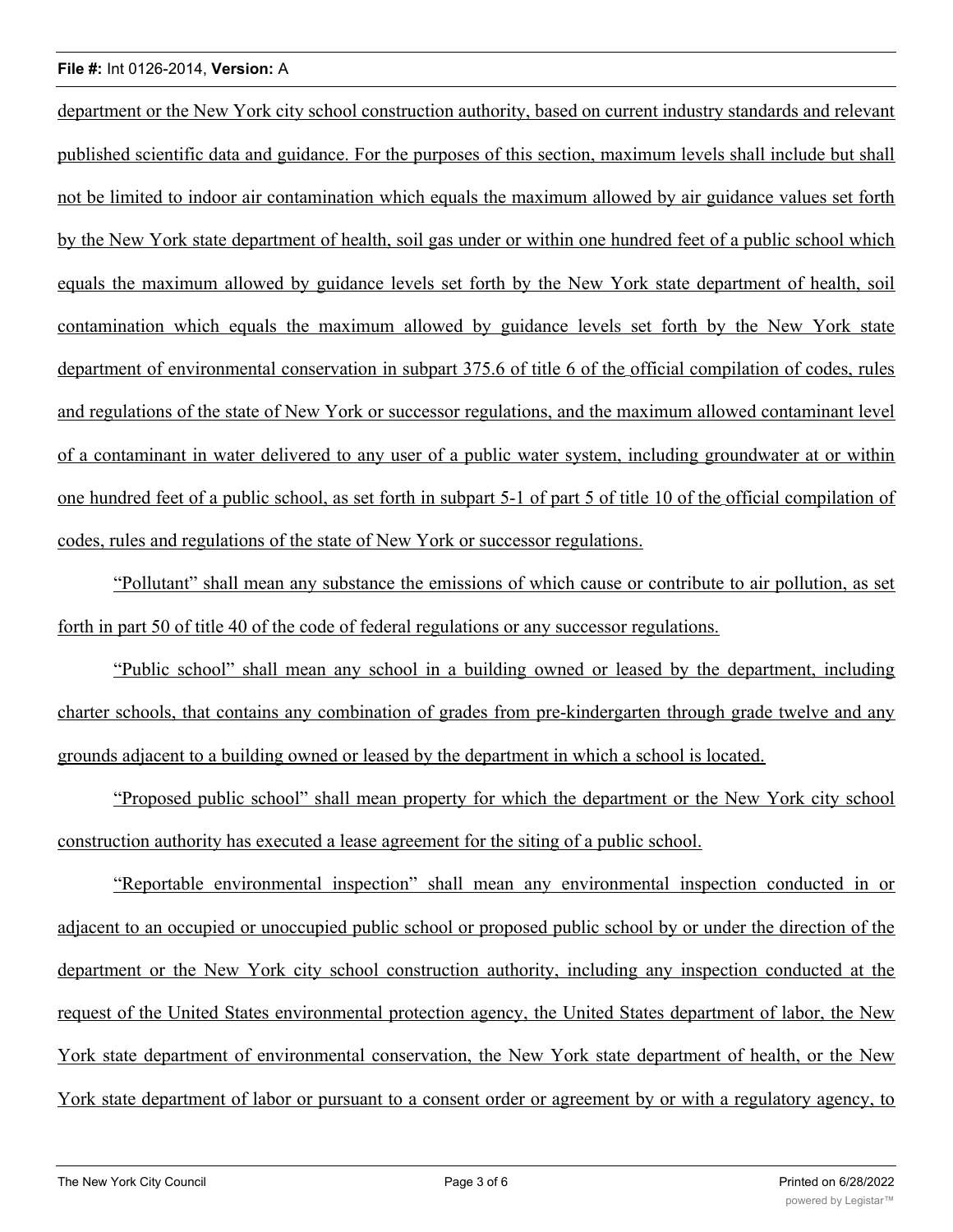### **File #:** Int 0126-2014, **Version:** A

determine the quality of the air, soil, water, or indoor environment, and that yields results that exceed maximum levels based on industry standards and current scientific data. Such inspections shall include, but not be limited to, any visual inspection or sampling test conducted to assess the presence of contaminants, hazardous substances, or pollutants. Such inspections shall not include testing or inspections for asbestos, lead or polychlorinated biphenyls. Such inspections shall also not include environmental inspections that yield results that exceed maximum levels when the department, the New York city school construction authority or their consultants reasonably expect such levels to return to at or below maximum levels through ventilation or cleaning within twenty-four hours, provided that the results that exceed maximum levels have returned to at or below maximum levels within such twenty-hour period and have not occurred in substantially the same space within the previous year.

b. The department shall notify the parents of current students and the current employees of any public school that has been the subject of a reportable environmental inspection or environmental report. Notwithstanding the above, such notification shall not include the results of any environmental inspection or environmental report for polychlorinated biphenyls, asbestos or lead, except to the extent such notification is otherwise required by federal, state or local law; provided that, the department shall notify such parents and employees when an inspection for asbestos, lead or polychlorinated biphenyls has shown the presence of contaminants, hazardous substances or pollutants other than asbestos, lead or polychlorinated biphenyls that exceeds the maximum levels for such contaminants, hazardous substances or pollutants. The department shall also make reasonable efforts to notify the parents of former students and former employees of any school for which notification is required pursuant to this subdivision.

c. The department shall notify the directors of all afterschool programs under the jurisdiction of the department, including but not limited to, any athletic programs, known to utilize any school building or other school property for which notification is required pursuant to subdivision b of this section.

d. The department shall notify all local elected officials, community education councils and local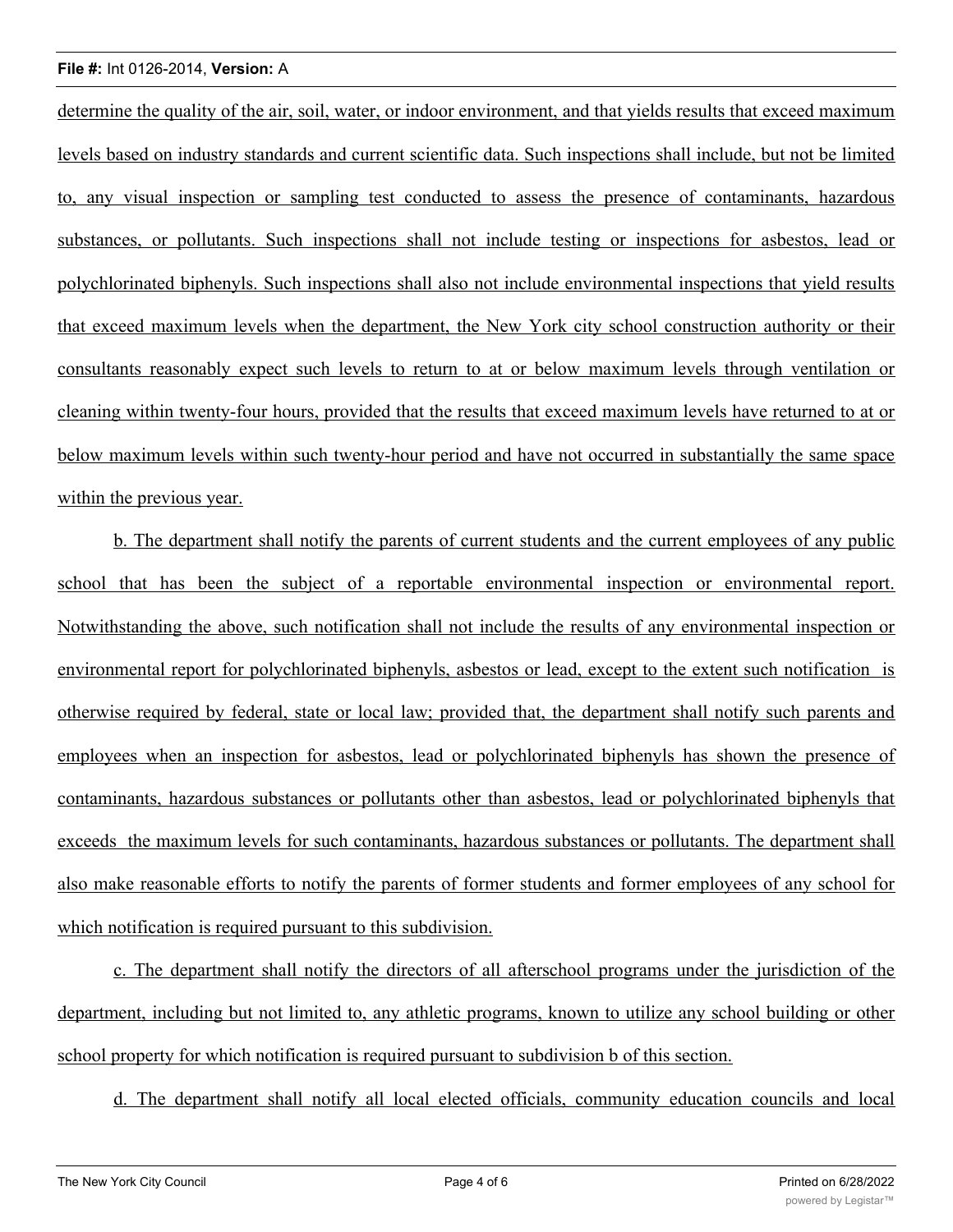community boards representing the district of any school for which notification is required pursuant to subdivision b of this section.

e. Any notification required pursuant to subdivisions b, c or d of this section shall occur within ten days of receipt of the results that trigger such notification requirement; provided that if such results are received during a scheduled school vacation period exceeding five days, such notification shall occur no later than ten days following the end of such period. Such notification shall include, but not be limited to, written notification by electronic mail for all parents, elected officials, employees, after school program directors, and other individuals who opt to receive notification in such manner.

f. The department shall conspicuously post a link to any environmental report or reportable environmental inspection on the department's website within ten days of receipt of such report or inspection. Such reports or reportable inspections shall be searchable by school, community school district, council district and borough.

g. Not later than November first, two thousand fifteen and annually thereafter, the department shall submit to the council and conspicuously post to its website a report regarding the results of any reportable environmental inspection and environmental report concerning any public school including any report required pursuant to federal or state law or by any regulatory agency. The report shall include, but need not be limited to: 1. A summary of any reportable environmental inspections or environmental reports for the prior school year, including, but not limited to, information regarding any inspection and sampling of groundwater, ambient air, gas, soil, soil gas, and dust, unless such reporting is already required by local law.

2. Information regarding any investigative or remedial work conducted by the department, in response to any reportable environmental inspection, to mitigate the effects of any air, soil, water, or indoor environment condition including, but not limited to, measures taken to address the presence of hazardous substances, contaminants and pollutants that exceed maximum levels, the timeframe within which such action was taken, the timeframe within which employees and parents of students were notified of such action, and information